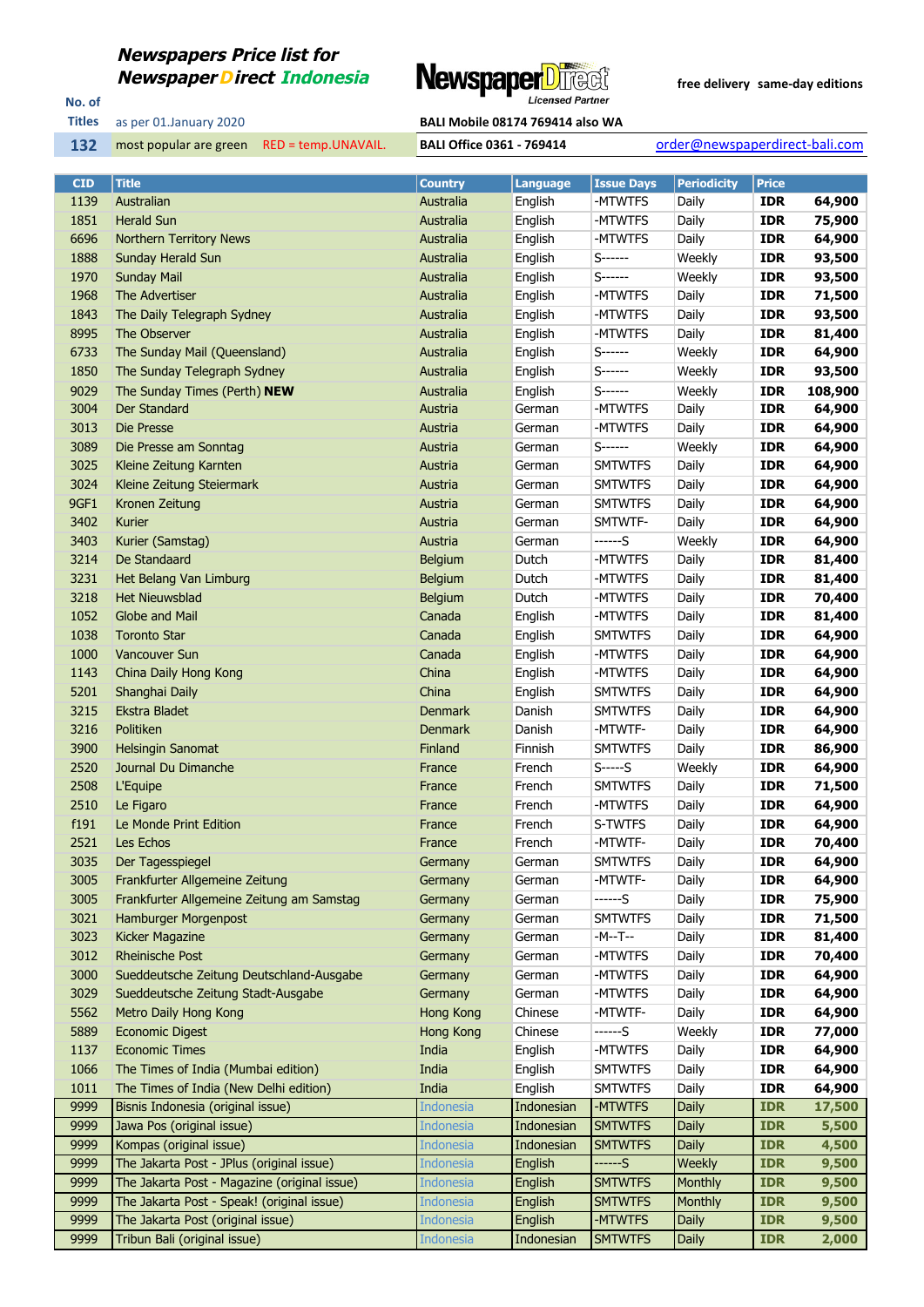# **Newspapers Price list for**



No. of **Titles**

### as per 01.January 2020 **BALI Mobile 08174 769414 also WA**

most popular are green RED = temp.UNAVAIL. **BALI Office 0361 - 769414** order@newspaperdirect-bali.com

| <b>CID</b> | <b>Title</b>                                 | <b>Country</b>     | <b>Language</b> | <b>Issue Days</b> | <b>Periodicity</b> | <b>Price</b> |        |
|------------|----------------------------------------------|--------------------|-----------------|-------------------|--------------------|--------------|--------|
| 3501       | Corriere della Sera                          | Italy              | Italian         | <b>SMTWTFS</b>    | Daily              | <b>IDR</b>   | 71,500 |
| 3506       | Corriere dello Sport                         | Italy              | Italian         | <b>SMTWTFS</b>    | Daily              | <b>IDR</b>   | 64,900 |
| 3502       | La Gazzetta dello Sport                      | Italy              | Italian         | <b>SMTWTFS</b>    | Daily              | <b>IDR</b>   | 71,500 |
| 3505       | La Repubblica                                | Italy              | Italian         | <b>SMTWTFS</b>    | Daily              | <b>IDR</b>   | 64,900 |
| 3507       | Tuttosport                                   | Italy              | Italian         | <b>SMTWTFS</b>    | Daily              | <b>IDR</b>   | 64,900 |
| 5014       | Mainichi Shimbun                             | Japan              | Japanese        | <b>SMTWTFS</b>    | Daily              | <b>IDR</b>   | 71,500 |
| 9GQU       | <b>New Straits Times</b>                     | Malaysia           | English         | <b>SMTWTFS</b>    | Daily              | <b>IDR</b>   | 64,900 |
| 1342       | The Star Malaysia                            | Malaysia           | English         | <b>SMTWTFS</b>    | Daily              | <b>IDR</b>   | 64,900 |
| 9G80       | The Sun (Malaysia)                           | Malaysia           | English         | -MTWTF-           | Daily              | <b>IDR</b>   | 64,900 |
| 3207       | De Telegraaf                                 | <b>Netherlands</b> | Dutch           | -MTWTF-           | Daily              | <b>IDR</b>   | 75,900 |
| 3207       | De Telegraaf van Zaterdag                    | <b>Netherlands</b> | Dutch           | ------S           | Weekly             | <b>IDR</b>   | 86,900 |
| 3211       | <b>NRC Handelsblad</b><br>next day delivery  | <b>Netherlands</b> | Dutch           | -MTWTF-           | Daily              | <b>IDR</b>   | 71,500 |
| 3211       | NRC Handelsblad (Zaterdag) next day delivery | <b>Netherlands</b> | Dutch           | ------S           | Weekly             | <b>IDR</b>   | 86,900 |
| 1211       | Herald on Sunday (New Zealand)               | New Zealand        | English         | S------           | Weekly             | <b>IDR</b>   | 82,500 |
| 1796       | The Dominion Post Print edition              | New Zealand        | English         | -MTWTFS           | Daily              | <b>IDR</b>   | 81,400 |
| 7488       | The New Zealand Herald                       | <b>New Zealand</b> | English         | -MTWTFS           | Daily              | <b>IDR</b>   | 93,500 |
| 0002       | Argumenty I Facty (Full)                     | Russia             | Russian         | ---W---           | Weekly             | <b>IDR</b>   | 64,900 |
| 0027       | Kommersant                                   | Russia             | Russian         | -MTWTF-           | Daily              | <b>IDR</b>   | 64,900 |
| 0010       | Moskovski Komsomolets                        | Russia             | Russian         | -MTWTFS           | Daily              | <b>IDR</b>   | 64,900 |
| 0001       | Vedomosti                                    | Russia             | Russian         | -MTWTF-           | Daily              | <b>IDR</b>   | 64,900 |
| 4207       | Al Hayat Saudi edition                       | Saudi Arabia       | Arabic          | <b>SMTWTFS</b>    | Daily              | <b>IDR</b>   | 64,900 |
| 4216       | Al-Jazirah                                   | Saudi Arabia       | Arabic          | <b>SMTWTFS</b>    | Daily              | <b>IDR</b>   | 64,900 |
| 4234       | Alwatan (Saudi)                              | Saudi Arabia       | Arabic          | <b>SMTWTFS</b>    | Daily              | <b>IDR</b>   | 64,900 |
| 4205       | Asharg Al-Awsat Saudi edition                | Saudi Arabia       | Arabic          | <b>SMTWTFS</b>    | Daily              | <b>IDR</b>   | 64,900 |
| 1160       | Scotland on Sunday                           | Scotland, Uk       | English         | S------           | Weekly             | <b>IDR</b>   | 93,500 |
| 1159       | The Scotsman                                 | Scotland, Uk       | English         | -MTWTFS           | Daily              | <b>IDR</b>   | 64,900 |
| 5203       | Lianhe Zaobao                                | Singapore          | Chinese         | <b>SMTWTFS</b>    | Daily              | <b>IDR</b>   | 64,900 |
| 7415       | The Business Times                           | Singapore          | English         | -MTWTFS           | Daily              | <b>IDR</b>   | 64,900 |
| 1105       | The Straits Times                            | Singapore          | English         | <b>SMTWTFS</b>    | Daily              | <b>IDR</b>   | 75,900 |
| 5500       | Dong-A Ilbo                                  | South Korea        | Korean          | -MTWTFS           | Daily              | <b>IDR</b>   | 64,900 |
| 5531       | JoongAng Ilbo                                | South Korea        | Korean          | -MTWTF-           | Daily              | <b>IDR</b>   | 64,900 |
| 5505       | <b>Maeil Business Newspaper</b>              | South Korea        | Korean          | -MTWTFS           | Daily              | <b>IDR</b>   | 64,900 |
| 2065       | La Vanguardia                                | Spain              | Spanish         | <b>SMTWTFS</b>    | Daily              | <b>IDR</b>   | 75,900 |
| 2224       | Mundo Deportivo                              | Spain              | Spanish         | <b>SMTWTFS</b>    | Daily              | <b>IDR</b>   | 71,500 |
| 3103       | Aftonbladet                                  | Sweden             | Swedish         | <b>SMTWTFS</b>    | Daily              | <b>IDR</b>   | 64,900 |
| 3233       | Svenska Dagbladet                            | Sweden             | Swedish         | <b>SMTWTFS</b>    | Daily              | <b>IDR</b>   | 82,500 |
| 3088       | <b>Blick</b>                                 | Switzerland        | German          | -MTWTFS           | Daily              | <b>IDR</b>   | 75,900 |
| 3011       | Neue Zurcher Zeitung Sunday                  | Switzerland        | German          | $S$ ------        | Daily              | <b>IDR</b>   | 82,500 |
| 3119       | Neue Zurcher Zeitung Swiss Edition           | Switzerland        | German          | -MTWTFS           | Daily              | <b>IDR</b>   | 77,000 |
| 3137       | Sonntags Blick                               | Switzerland        | German          | $S$ ------        | Weekly             | <b>IDR</b>   | 86,900 |
| 3060       | SonntagsZeitung                              | Switzerland        | German          | $S$ ------        | Daily              | <b>IDR</b>   | 70,400 |
| 1264       | <b>Bangkok Post</b>                          | Thailand           | English         | <b>SMTWTFS</b>    | Daily              | <b>IDR</b>   | 75,900 |
| 4700       | <b>Hurriyet Print Edition</b>                | <b>Turkey</b>      | Turkish         | <b>SMTWTFS</b>    | Daily              | <b>IDR</b>   | 64,900 |
| 1043       | <b>Daily Express</b>                         | <b>UK</b>          | English         | -MTWTFS           | Daily              | <b>IDR</b>   | 75,900 |
| 1048       | Daily Mail                                   | UK                 | English         | -MTWTFS           | Daily              | <b>IDR</b>   | 86,900 |
| 1039       | Daily Mirror                                 | UK                 | English         | -MTWTFS           | Daily              | <b>IDR</b>   | 75,900 |
| 1056       | The Daily Telegraph Print Edition            | UK                 | English         | -MTWTF-           | Daily              | <b>IDR</b>   | 86,900 |
| 1122       | <b>Financial Times Asia</b>                  | UK                 | English         | -MTWTF-           | Daily              | <b>IDR</b>   | 64,900 |
| 9441       | Financial Times Asia (Weekend)               | UK                 | English         | ------S           | Weekly             | <b>IDR</b>   | 71,500 |
| 1389       | <b>Financial Times Europe</b>                | UK                 | English         | -MTWTFS           | Daily              | <b>IDR</b>   | 64,900 |
| 1508       | <b>Financial Times UK</b>                    | UK                 | English         | -MTWTF-           | Daily              | <b>IDR</b>   | 71,500 |
| 9439       | Financial Times UK (Weekend)                 | UK                 | English         | ------S           | Weekly             | <b>IDR</b>   | 75,900 |
| 1009       | <b>Financial Times USA</b>                   | UK                 | English         | -MTWTF-           | Daily              | <b>IDR</b>   | 64,900 |
| 9440       | Financial Times USA (Weekend)                | UK                 | English         | ------S           | Weekly             | <b>IDR</b>   | 75,900 |
| 1070       | <b>Sunday Express</b>                        | UK                 | English         | $S$ ------        | Weekly             | <b>IDR</b>   | 86,900 |
| 9A89       | Sunday Mail (UK)                             | UK                 | English         | $S$ ------        | Weekly             | <b>IDR</b>   | 88,000 |
|            |                                              |                    |                 |                   |                    |              |        |